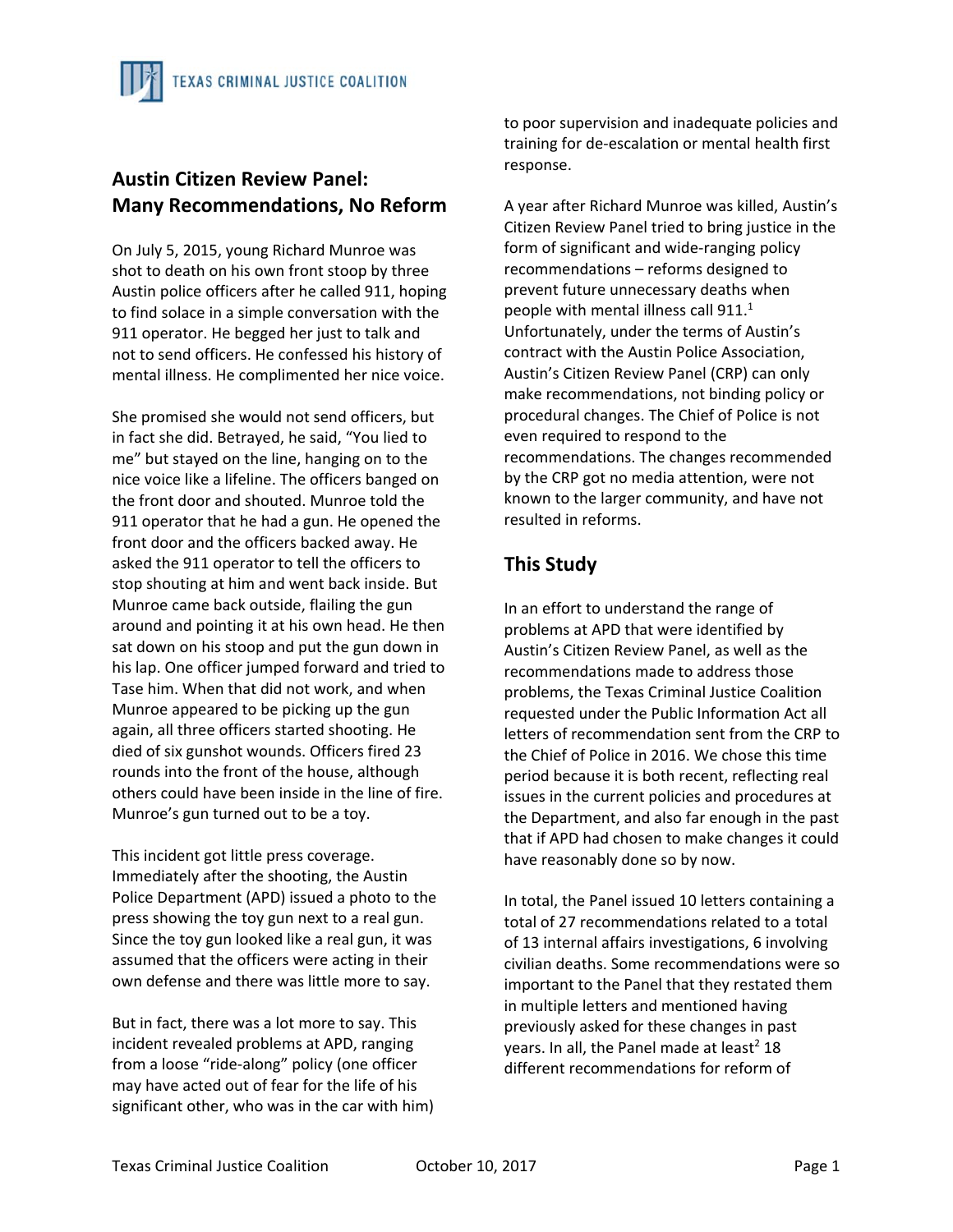policies, procedures, and training at APD in 2016.

Police policy and procedural change must be handled through different channels depending on the specific policy at issue. This report arranges the recommendations not by specific case but by the path to reform: police contract, policy manual, or simple management decision. TCJC reviewed each path to reform to identify whether the recommendations have been or will be turned into real change.

## **Many Recommendations**

## **1. Panel recommendations governed by the agreement with the Austin Police Association**

### **180 day rule: Stop unnecessary delays in the CRP process so the "180 day rule" is not triggered**

The terms of the City's current meet and confer agreement with the Austin Police Association include limits on the Police Chief's ability to address misconduct if the discipline is not finalized within a window of 180 days from the incident date. In general, the contract specifies a strict 180-day timeframe. $3$  In the event that the Chief intends to terminate an officer *and* pursue criminal charges, the contract gives the Chief time after the grand jury issues a "no bill" (no indictment) to issue an indefinite suspension. If the officer's misconduct in a shooting does not rise to the level of a criminal charge or an indefinite suspension, but might result in a shorter suspension, the administrative case must be conducted during the 180 ‐day period.

**The CRP recommended that APD "refrain from taking action which deprives the CRP of its right and ability to review officer involved shooting cases and make disciplinary recommendations** of temporary or indefinite

suspensions to you while you have the authority to impose such discipline."4

Prior to this letter, the CRP had twice before (in July 2014 and February 2015) requested that APD stop delaying administrative action on police shootings past the 180<sup>th</sup> day.

Per a CRP letter to the Chief: "The CRP remains perplexed, however, about why you routinely prevent the CRP from reviewing officer involved shooting cases within the 180‐day period. It is only during the 180‐day period that the CRP may recommend to you, and you may impose, temporary disciplinary suspensions of between one and fifteen days. When you choose to seek an Attorney General extension and wait until the grand jury has decided whether to indict an officer, you voluntarily waive your authority to impose all disciplinary suspensions except an indefinite suspension. Moreover, you do so by using a statutory provision designed and reserved for situations in which you must 'intend to order an indefinite suspension after the 180‐day period.' Even worse, you seek ‐ those Attorney General extensions despite the fact that the officers at issue have returned to full work duty."<sup>5</sup>

Based on our understanding, no attempt was made to gather information from witnesses other than APD officers.

#### **CRP and independent investigation: Internal Affairs (IA) should interview non‐police witnesses to police action**

Under the terms of the meet and confer contract, the CRP does not have powers of independent investigation. It must rely on the evidence collected by IA and APD supervisors in its review of officer misconduct. Unfortunately, the **CRP has had to recommend in two different 2016 letters, as well as two letters**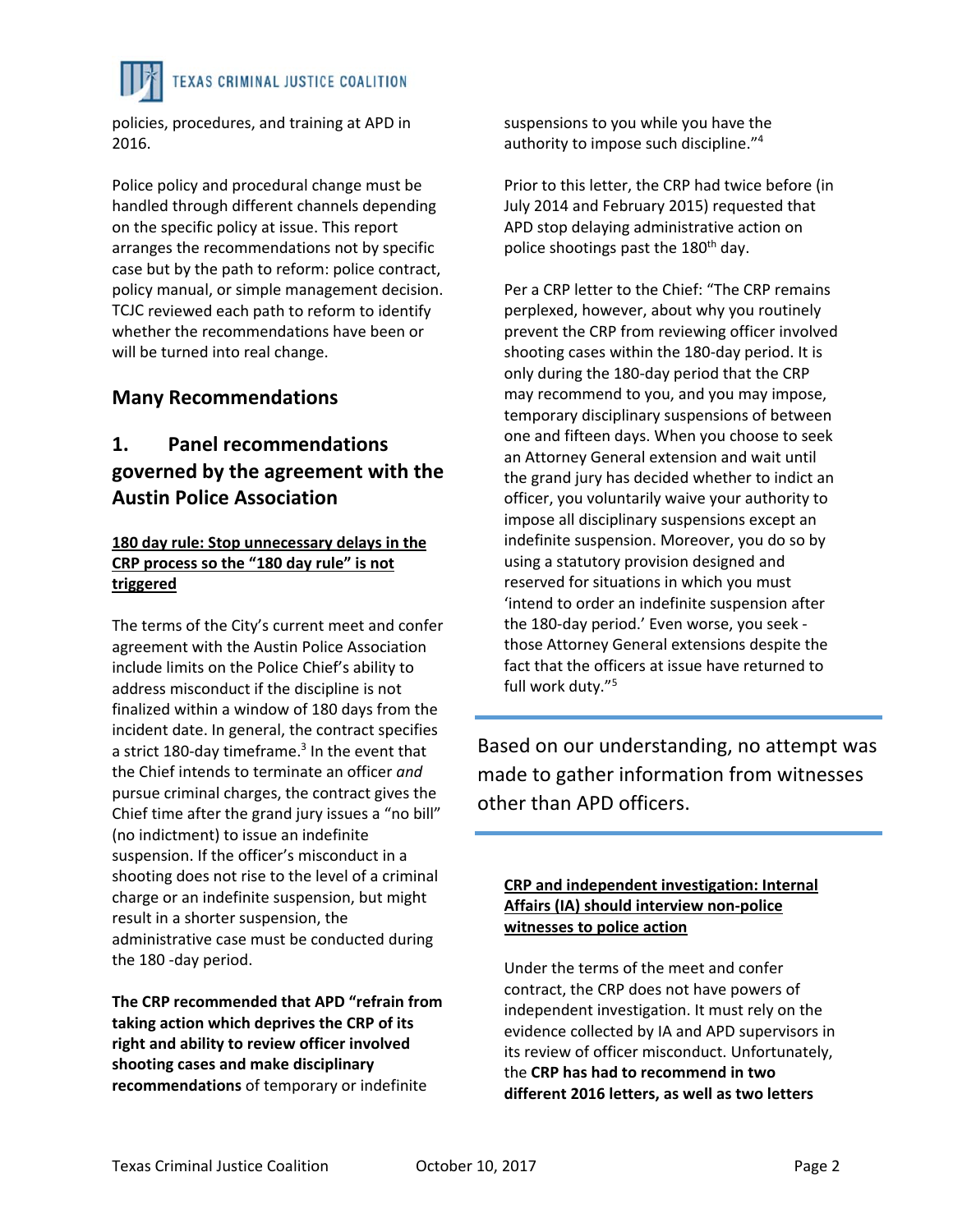**issued prior to the period of this report, that IA interview non‐police witnesses to police action**.

The case prompting the first letter involved the shooting of a suicidal woman by an APD officer after her husband called 911. Because only police witnesses were interviewed, the CRP was unable to determine from the available evidence whether appropriate efforts had been made by officers to de‐escalate the situation. Per a letter to the Chief: "In at least two letters issued over the last 18 months (#2013‐0219 and #2014‐0212), this CRP has raised concerns about the IA's failure to interview witnesses. In this case (2015‐0464), it again appears that no attempt was made to interview key witnesses. Specifically, the CRP is aware of emergency responders (EMS or Paramedics) who witnessed the situation from a remarkably close vantage point. Based on our understanding, no attempt was made to gather information from witnesses other than APD officers."6

The second case involved the in‐custody death of a man suffering from a bad reaction to drugs at an HEB grocery store. There were a number of civilian witnesses to the events. The medical examiner found that the man had died as a result of "the combined effects of meth and phencyclidine toxicity and physiologic stress associated with restraint procedures."7 The CRP reviewed available video but the police action was largely screened from view.

In the CRP letter to the Chief: "A key issue in this Internal Affairs investigation relates to the manner in which the individual was being held on the ground by APD officers. The investigators who conducted the criminal and internal affairs investigations, however, failed to seek or obtain any statements from non‐APD or EMS personnel on that key question. Unfortunately this is not the first time that the Citizen Review Panel has seen or commented on APD's failure to conduct interviews or obtain witness statements from civilian witnesses regarding police action. We respectfully request that you

consider developing a policy or procedure to ensure that APD investigators seek and obtain statements from civilians who witness police action that is made the subject of a criminal and/or internal affairs investigation."8

After this second attempt in 2016 to re‐raise the quality of IA investigations as an issue, APD responded with a promise to record on IA summaries either a list of civilian witnesses interviewed or the reason why civilian witnesses were not interviewed (which could include "relied on APD witness's incident report").<sup>9</sup> No promise has been made to change APD policy or make changes in the meet and confer contract to ensure that IA always interviews civilian witnesses to police action.

## **2. Panel Recommendations Governed by the APD Policy Manual**

## **Policy of de‐escalation**

The CRP has repeatedly asked (in five different letters in 2016 and previously) for APD to review and reform use‐of‐force policies to create policies and procedures of de‐escalation.

The CRP notes (in two different letters) that officers who remain long on the downtown Austin beat may find themselves "perhaps unknowingly and unintentionally us[ing] an ever increasing amount of force"10 to control crowds and address concerns of downtown businesses. **The CRP made two recommendations designed to reduce the use of force downtown: a policy of moving officers off the downtown beat more frequently to relieve "the constant stress of working amongst all these individuals"11** and **implementation of "innovative 'softer' crowd control techniques that have been successfully used by other police departments."**<sup>12</sup>

Policies of de‐escalation, according to the panel, are also critical to preventing officer‐involved shootings. After the tragic death of teenager David Joseph, the CRP re‐iterated that its prior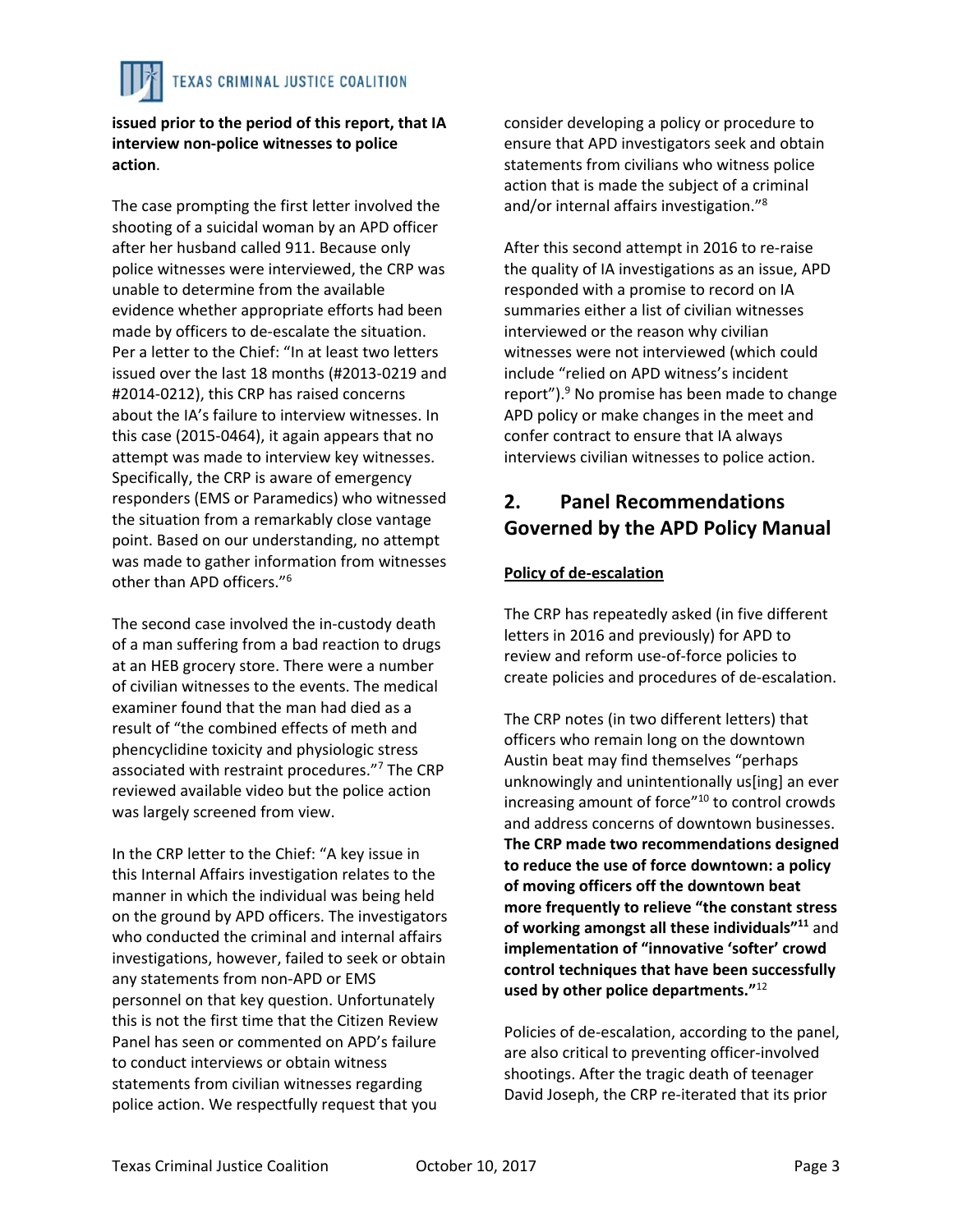calls for policies of de‐escalation had become urgent: "**Enhance APD policies and procedures to emphasize de‐escalation before resorting to the use of force, and in particular deadly force.** This recommendation is in line with earlier ones that the CRP and OPM have made to you and we emphasize it again with greater urgency since we feel this tragedy was avoidable. $"^{13}$ 

The high‐profile nature of the David Joseph shooting lead the panel to suggest, in March 2016, a public process for developing new policies, procedures, and tactics of de‐ escalation, to include "not only senior APD officers but also senior officers from other police departments, academicians, and civilian residents of Austin."14

Although IAD concluded no APD policies were broken during this incident, the end result leads one to question the policies that were apparently followed by the officers but still led to this fatal outcome.

By the summer of 2016, the CRP's calls for policies of de‐escalation had become a priority in the letters. The very first recommendation after the review of Richard Munroe's death in July 2016 was that "APD should define, develop and train more effective methods to de‐ escalate situations such as in this case." The panel noted that, in an incident such as Mr. Munroe's, APD must look beyond the question of an individual officer's adherence to current policies and instead move quickly to improve those policies: "Although IAD concluded no APD policies were broken during this incident, the end result leads one to question the policies that were apparently followed by the officers but still led to this fatal outcome. Are there some policies that need to be reviewed and amended or do new ones need to be developed

to help improve future responses in similar situations?"<sup>15</sup>

### **New policies to address mental health/suicide calls**

The CRP has repeatedly asked APD to review and reform its entire mental health response protocols – from what happens when a person calls 911 and hears the operator's first sentence through the procedures for officers arriving at the scene and the supervisors who guide them.

The CRP has made the following recommendations:

 **APD should add "mental health assistance" to the list of options when someone calls 911; first responders should include Mental Health Officers (MHOs), the Crisis Intervention Team (CIT), or Emergency Medical Services (EMS)**

In its review of Officer Geoffrey Freeman's actions in the shooting of David Joseph, the CRP noted a number of concerns with the policies and procedures in place for responding to mental health issues: "Currently 911 call takers open the call with: 'Do you need police, fire or EMS?' However the CRP agrees with the citizen [testimony] that the option of mental health assistance should be added to the current options. The CRP has reviewed several incidents in which mental health issues were a common theme."16

In its review after the death of Richard Munroe, the CRP again asked APD to address shortcomings in the 911 process: "APD and 911 communications center should develop or revise its mental health protocols checklist that would require dispatchers and patrol officers to immediately call for an MHO, CIT and/or EMS when it is determined that an EDP [emotionally disturbed person] is involved in the incident."<sup>17</sup>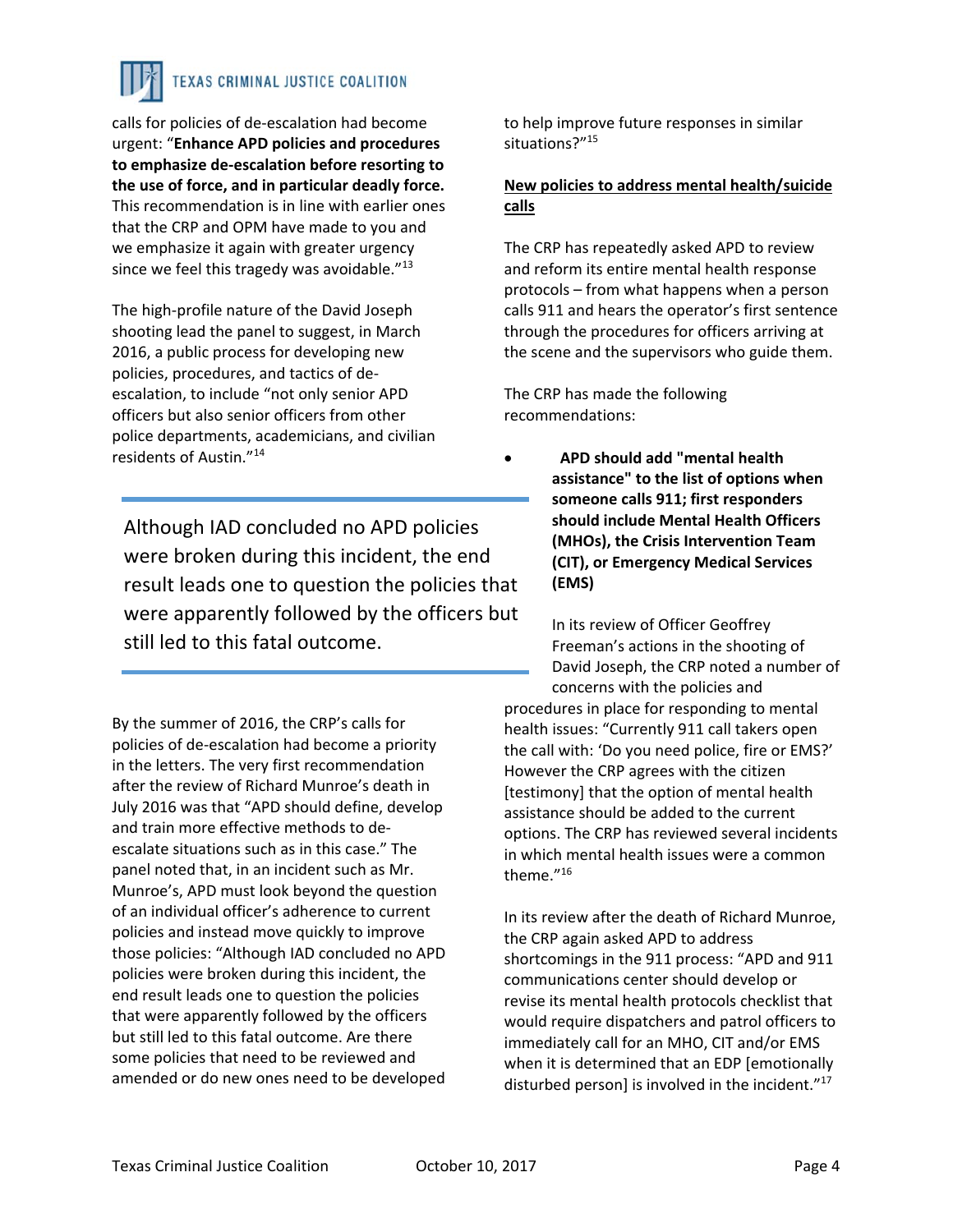

Among the recommendations related to the death of David Joseph, the CRP noted that "officers should be required to seek the assistance of MHOs to assist in de‐ escalating these events."18 In response to the actions of officers at the scene of Richard Munroe's 911 call, the CRP noted that officers had time to call in air support yet never called for CIT support or a CIT officer: "According to the timesheet provided by IAD, backup was called for at 4:11 a.m. and a helicopter was called for at 4:12, but there was no call for a supervisor or for a CIT unit or a CIT officer."19 In this case, the 911 operator already knew of Mr. Munroe's mental health history.

### **APD needs effective de‐escalation methods specifically for officers to use in mental health/suicide calls**

In response to the death of Cassandra Bolin, killed by a police sniper after her husband called 911 while she was threatening to shoot herself, the CRP focused on the specific steps needed to de‐escalate mental health and suicide calls. Rather than call for medical and mental health support, officers arrived on the scene, saw that she had a gun, and called SWAT.

After the death of Richard Munroe: "APD should review and revise its policies, practices, procedures and protocols for incidents when known individuals have had prior involvement with CIT, mental health providers or similar organizations so that appropriate mental health intervention is provided as a means to de‐ escalate the situation."20

The death of Munroe followed closely on the heels of Bolin, Freeman, the unnamed man at the HEB and other incidents involving people with mental illness. In apparent exasperation that officers continue to shoot people suffering

from mental illness, the CRP, in its Munroe letter, also recommended, "the need for patrol officers to have additional training for dealing with individuals with mental health issues is becoming evident, and perhaps it is time to rethink the entire CIT/MHO

## …perhaps it is time to rethink the entire CIT/MHO approach/program.

approach/program."21

### **APD must revise its ride‐along policies**

The Richard Munroe evaluation revealed a number of additional shortcomings in APD policy unrelated to use of force. All officers on the scene were recent Academy graduates. One officer arrived at the scene with his girlfriend in the car. APD policy – which is quite specific about disallowing ride‐along participants who have a criminal background, who have sued the city, and who are under age 18 – is silent on the question of riders related to officers, even though having a family member in the car might reasonably affect an officer's response to a situation.

The CRP, after reviewing the Richard Munroe shooting, recommended a re‐evaluation of the ride‐along policy: "APD should review and revise its civilian rider program to consider how much experience an officer should have prior to having civilian riders in their patrol cars, and consider if there should be restrictions on ride‐ along passengers based on the relationship between a patrol officer and a civilian rider, such as family members, friends and significant others that should be included in policy."<sup>22</sup>

#### **APD should strengthen its review of reported incidents of excessive force**

After reviewing cases related to the downtown command, the CRP noted that the Department's response to different kinds of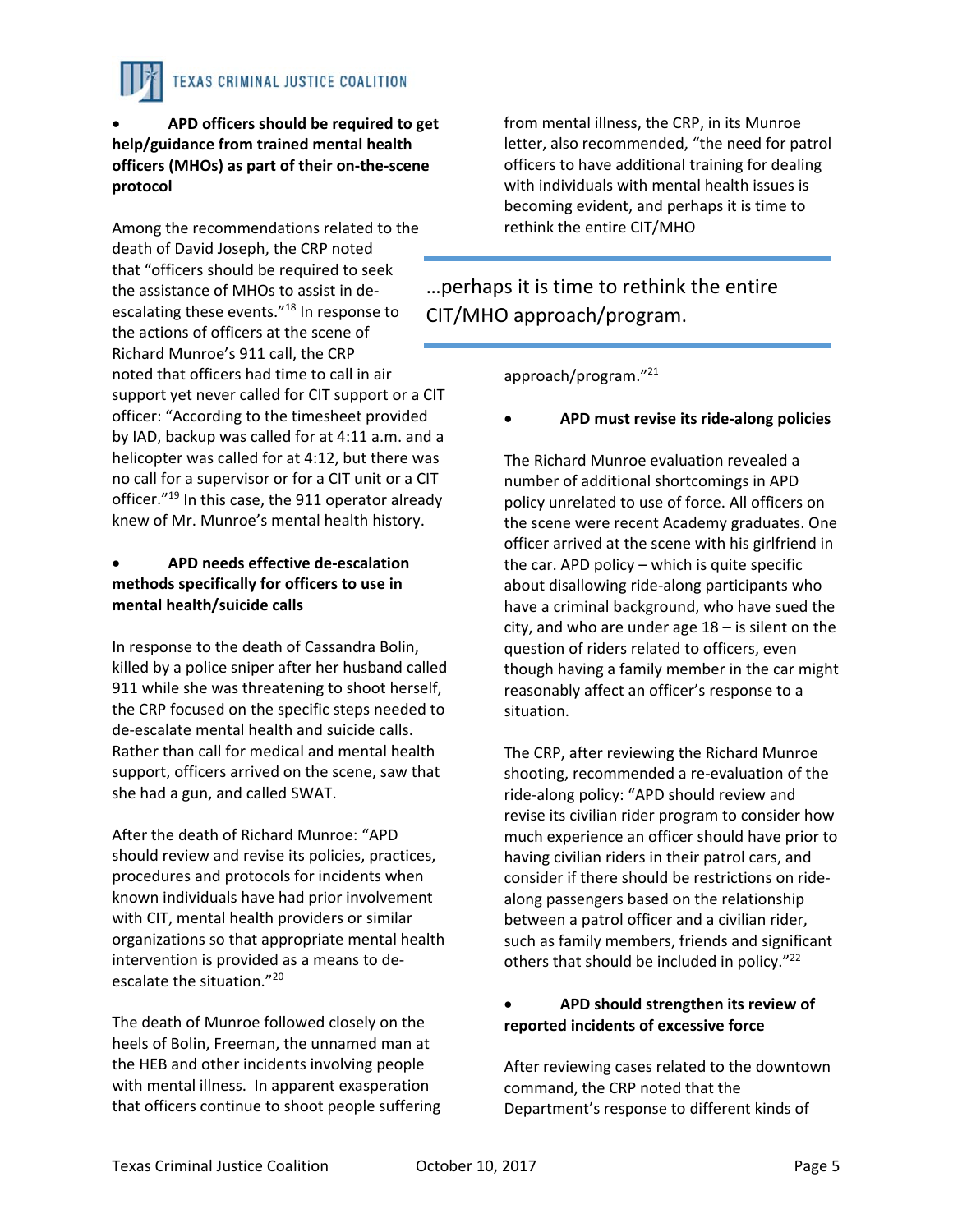complaints depended on their appropriate classification by the officer's direct supervisor. After review of a video capturing a "Class D" interaction (no policy violation), the CRP determined that the interaction was more likely a Class B use of excessive force incident. Had the civilian failed to file a complaint, the incident would never have been flagged and no command‐level staff would have known about  $it.<sup>23</sup>$ 

This implies that de‐escalation is a practice that is actively discouraged and that escalation of situations is endorsed and encouraged.

The CRP recommended that *all* excessive force complaints should be reviewed by a supervisor outside the involved officer's chain of command. This would be a significant change to current policy, which gives the officer's direct supervisor considerable discretion to decide whether an action violates policy and should be classified for higher‐level review.

## **3. Panel Recommendations Governed by APD Management and Training Protocols**

### **Scene supervision and coordination**

Lacking a shift sergeant on duty the day Richard Munroe called 911, a corporal was charged with supervising the responding officers. This corporal was also charged with supervising another shift at the same time. When multiple officers responded to the call, there were several points at which the officers failed to communicate key information or coordinate to address changing circumstances. Key failures included failure to communicate that Richard Munroe had a history of mental illness, failure to fall back and consult with supervisors or each

other after Munroe reappeared and sat down with his "gun" on his lap, and failure to follow the communicated strategy.

Per a CRP letter to the Chief: "As reported to you in other memos to you regarding officer involved shootings, there appears to be a failure in the system, with multiple officers operating as individuals without a consistent and thought‐ out game plan amongst the responding officers or the shift supervisor."24

The CRP made several recommendations related to scene supervision and coordination, including ensuring that a more senior commander was watching the supervision when a corporal was in charge, prohibiting corporals from being assigned to two shifts at the same time, and revising policies for coordination when multiple officers arrive at one call.

### **Officer training and de‐escalation**

The investigation into the death of David Joseph included an interview with a training officer who has been teaching at the Academy for a decade. The interview revealed that Academy training may not appropriately teach or encourage practices of de‐escalation.

Per the CRP letter to the Chief: "When asked about whether it was acceptable for a cadet in training to back away from a subject with a knife who does not comply with the order to drop the knife, he [the training officer] stated "…That's an option…but if the cadet starts to back up, back up and take no action…then we will [stop the exercise and have discussion about what the cadet is thinking]. Here in Texas, here in APD, we don't have a duty to retreat, and we are not asking our officers to retreat all the way out the door and get back in their cars and go home. They need to take some kinda action."

The letter continues: "When asked whether any part of [Officer] Freeman's response did not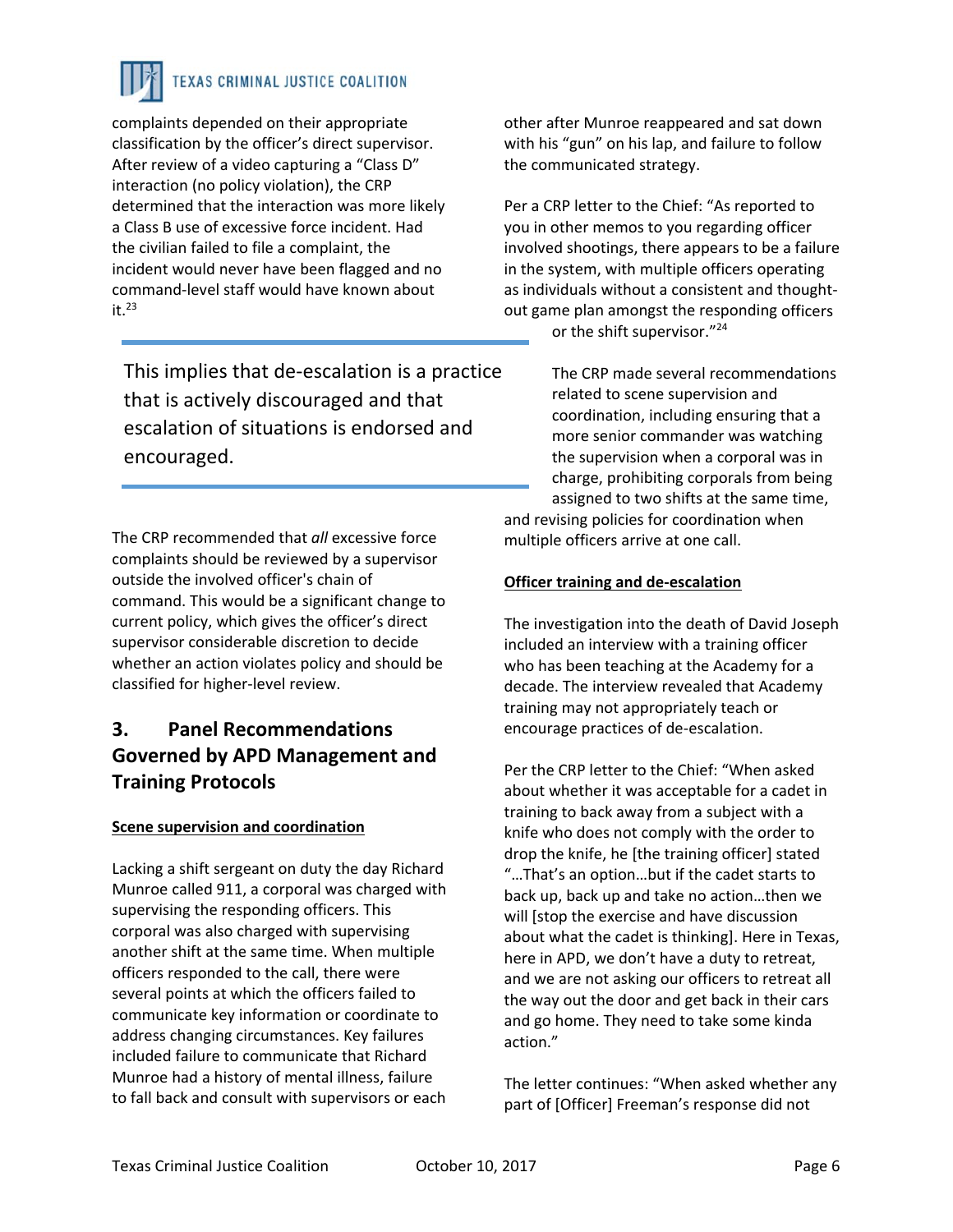

comply with APD's policy or training, he [the training officer] stated 'None that I can think of other than…the choice of the pistol being the primary choice first is not something that we train, but it's not something that we don't train. So again that's up to the individual officer's choice. . . I can understand why he [Freeman] did that.'"

The letter goes on to state, "This implies that de‐escalation is a practice that is actively discouraged and that escalation of situations is endorsed and encouraged."25

The CRP recommended reassigning this training officer, and further recommended that "APD utilize psychologists and/or other professionals to provide enhanced training to APD officers on de‐escalation methods."26

## **No Reform**

Some of the policy recommendations made by CRP relate to changes requested in the meet and confer contract, but none of the required changes are still under consideration at the time of this writing. Changes to the 180 day rule – changes that would eliminate the problem with strict timeframes by giving the Chief more time to discipline officers – are currently under discussion as part of the contract renegotiation, but the Austin Police Association has announced that it will not agree to reform unless the City is willing to offer officers more money, and the City has not done so. Changes that would address shortcomings in IA investigations, like cases in which no non‐police witnesses were interviewed, are also off the table. At the start of the re‐negotiation of the contract, the Police Monitor suggested removing provisions that strictly prohibit independent investigation by the CRP and giving the CRP subpoena power to bring civilian and other witnesses to CRP review meetings. These suggestions were opposed by the Austin Police Association and are no longer being negotiated as of the time of this writing.

Based on review of APD's new policy manual issued on September 28, 2017, $^{27}$  just before this report release, none of the policy recommendations have been incorporated as changes in policy, although nearly a year has passed since the last letter was issued by CRP (November 2016). Even the recommendation to create a public process that would result in new policies of de‐escalation – **an idea that City Council directed APD to do** in a budget rider in September 2016 – has not occurred. The new policy manual defines de‐escalation but does not incorporate de‐escalation into the "Response to resistance" policy in any formal way that would hold officers accountable for their failure to de‐escalate. The new policy manual does not prohibit family members from joining an officer in a ride-along. The new policy manual does not require an officer outside the chain of command to review complaints related to excessive force or change the process by which supervisors classify incidents. Perhaps most critically, the new manual does not address shortcomings in the handling of mental health calls or take steps to prevent future incidents like the killing of Richard Munroe, David Joseph, or Cassandra Bolin.

Some of the recommendations involved changes to training or training personnel, but information about such changes is not publicly available. With the exception of possible changes to officer training, the Texas Criminal Justice Coalition could find no evidence that recommendations made by the CRP have resulted in changes at APD that would prevent the kinds of incidents that spurred their letters.

## **Conclusion**

The Citizen Review Panel, the Office of the Police Monitor, and Internal Affairs exist because police officers are people who are given weapons and the lawful right to use them. Therefore, extra care must be taken to ensure that officers are held to the highest standards,